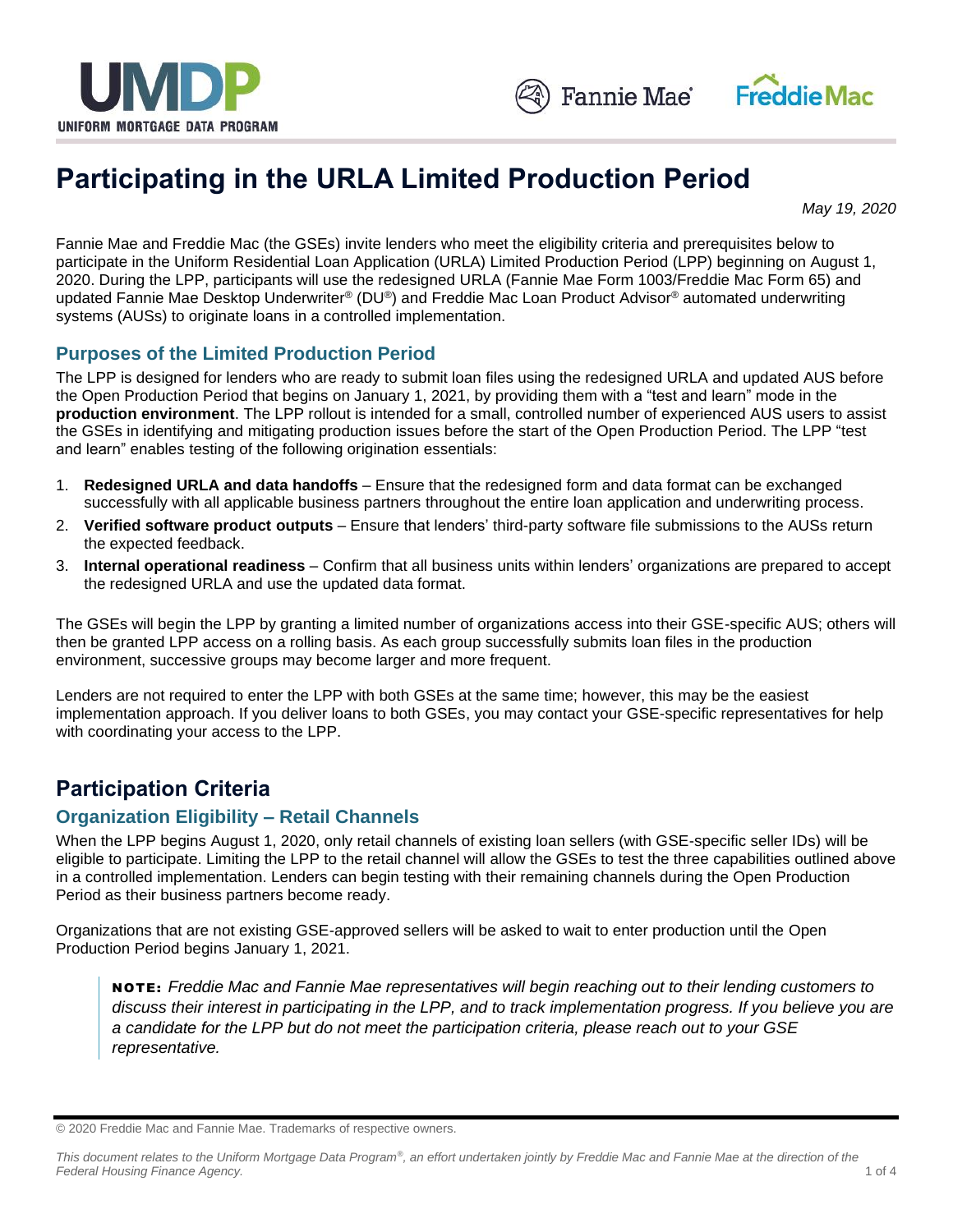#### **Prerequisites**

To participate in the LPP, eligible organizations must meet prerequisites published on April 14, 2020 in the URLA [Implementation Timeline.](https://singlefamily.fanniemae.com/media/document/pdf/extended-urla-implementation-timeline) These include:

1. **Complete AUS testing** by successfully submitting specified test cases and meeting DU Specification MISMO V3.4 (DU Spec) and/or Loan Product Advisor v5.0.06 technical requirements. Lenders must ensure that their point of sale and loan origination software products have been approved by each GSE. [Fannie Mae-approved software partners](https://singlefamily.fanniemae.com/vendors-approved-support-redesigned-form-1003du-spec) and [Freddie Mac-approved software partners](https://sf.freddiemac.com/working-with-us/software-partners) and are published on their respective websites.

NO TE : *Lenders using point of sale and loan origination software products must have the ability to allow and restrict user access to the new versions of DU and Loan Product Advisor by individual customers or organizations within a customer (e.g., channel).* 

2. **Complete the Partner Readiness Questionnaire** to help assure that the lender's front office, internal touch points, technology, and external trading partners are all ready to use the redesigned URLA and updated AUS specifications, and that readiness has been communicated to these partners.

NO TE : *Lenders must develop contingency plans with their partners in case system issues arise.* 

3. **Receive GSE-specific approval** to participate in the LPP and use the redesigned URLA prior to January 1, 2021. The GSEs will evaluate each participation request and communicate to lenders their approval to participate in the LPP along with the process for using the updated GSE-specific AUS specifications and redesigned URLA prior to its effective date of January 1, 2021.

NO TE : *Fannie Mae and Freddie Mac will follow GSE-specific processes when approving and notifying lenders for participation in the LPP.* 

# **Automated Underwriting System Testing Criteria**

#### **Direct Integration**

Lenders developing and implementing proprietary interfaces must successfully complete all use cases and other tests as required by each GSE-specific AUS. Successful completion validates that the lender is technically ready to begin submitting loan application files in the production environment.

Details about each AUS's verification testing requirements can be obtained from your GSE-specific account representative.

#### **Lenders Working with Software Partners**

Lenders that use a third-party software partner's product to submit loan files using the DU Spec and/or Loan Product Advisor v5.0.06 specification can participate in the LPP provided they meet the following requirements:

- 1. **Verification testing –** Lenders must validate that their software partners have successfully tested through Fannie Mae and/or Freddie Mac software partners' verification process by confirming that they appear on each GSE-specific approved list of software partners.
- 2. **Controlled user access –** Lenders must have the ability to allow and restrict user access in the GSE-specific AUS in order to participate.
- 3. **Partner Readiness Questionnaire**  Each lender must complete the questionnaire to receive permission to participate from one or both GSEs in order to begin submitting loans through the approved software partners' products.
- 4. **GSE-specific AUS version support –** Lenders must verify that software partners' products can support loan application submissions in both specification versions for Loan Product Advisor (v4.n and v5.0.06) and in both the DU

*This document relates to the Uniform Mortgage Data Program® , an effort undertaken jointly by Freddie Mac and Fannie Mae at the direction of the Federal Housing Finance Agency.* 2 of 4

<sup>© 2020</sup> Freddie Mac and Fannie Mae. Trademarks of respective owners.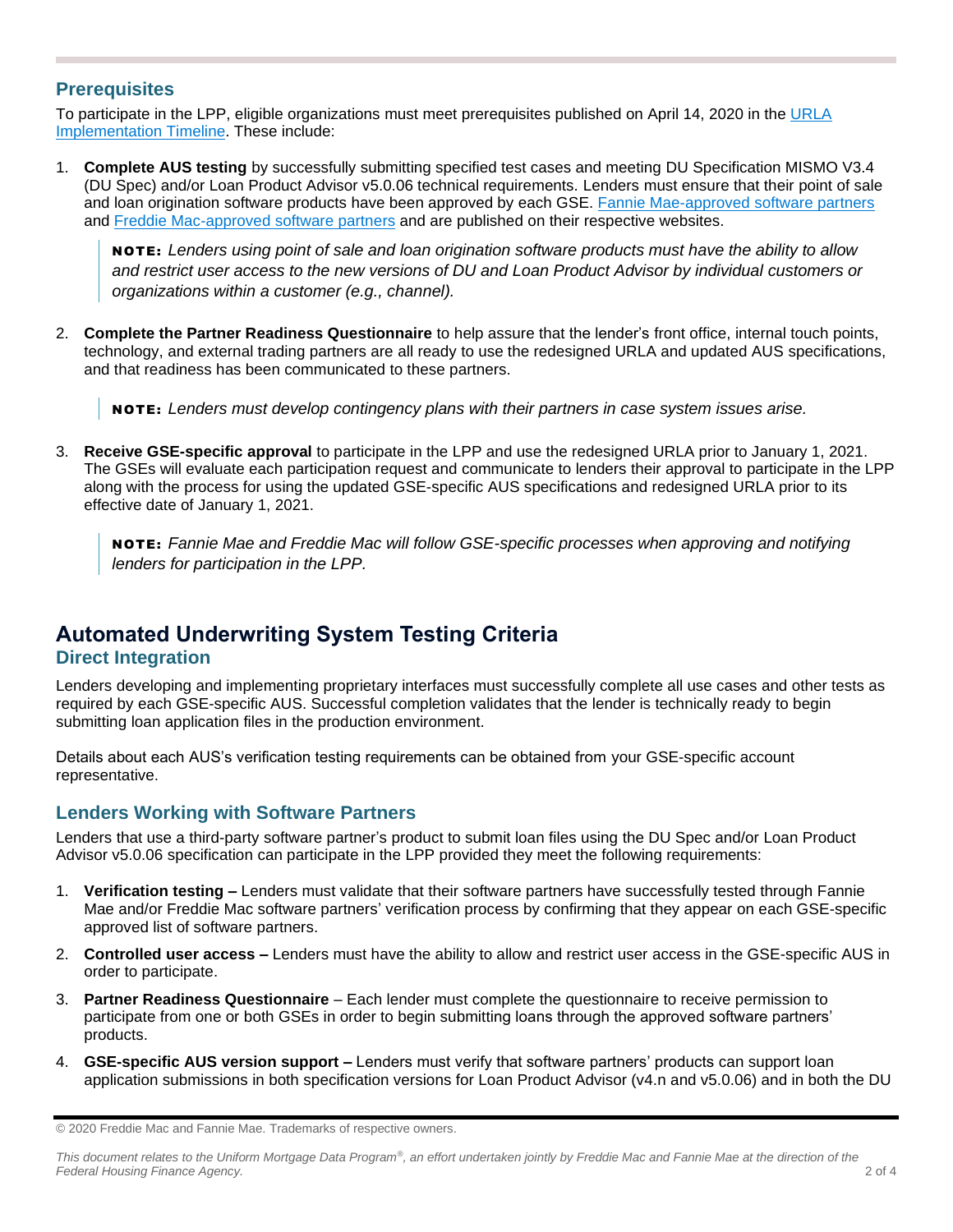Spec and legacy DU formats (Residential Loan Data Format1003, V.3.2 or MISMO AUS V2.3.1 Underwriting Requirements Specification).

### **Partner Readiness Questionnaire**

The Partner Readiness Questionnaire provides lenders with a checklist for their internal origination organizations and external partners to transition to the redesigned URLA and updated AUSs.

The following table provides a breakdown of the sections included in the Partner Readiness Questionnaire:

| <b>Section</b>                       | <b>Purpose</b>                                                                                                                                                                                                                                                                                                                        |
|--------------------------------------|---------------------------------------------------------------------------------------------------------------------------------------------------------------------------------------------------------------------------------------------------------------------------------------------------------------------------------------|
| Organization                         | Information about the lender interested in participating during the LPP.                                                                                                                                                                                                                                                              |
| <b>Operational Readiness</b>         | Questions about internal organizations, policies, processes and procedures to<br>ensure readiness to support the redesigned form and updated data format.                                                                                                                                                                             |
| <b>System Readiness</b><br>3.        | Checklist to ensure software partners' products are GSE-verified and that the<br>lender has tested with them and is ready to use their products for production.                                                                                                                                                                       |
| <b>Manufacturing Readiness</b><br>4. | Checklist to ensure that the lender's service providers (e.g., credit reporting<br>agencies, income/asset verification, doc prep, MI, quality management, due<br>diligence) are ready to produce, consume, and submit loans based on the<br>redesigned URLA and updated DU Spec and/or Loan Product Advisor v5.0.06<br>specification. |
| <b>Voluntary Feedback</b><br>5.      | Information for the GSEs about the lender's implementation.                                                                                                                                                                                                                                                                           |

## **To Participate**

If you have any questions about the LPP or are interested in participating, contact Fannie Mae or Freddie Mac as follows:

Fannie Mae - Please send an email with your request to participate in the LPP to the [URLA\\_LPP@fanniemae.com](mailto:URLA_LPP@fanniemae.com) mailbox and copy your Fannie Mae account representative.

**Freddie Mac** – Visit the [Freddie Mac URLA/ULAD Limited Production Period Questionnaire Request Form](https://sf.freddiemac.com/tools-learning/uniform-mortgage-data-program/urla-ulad-limited-production-period-questionnaire-request-form) or reach out to your Freddie Mac representative for more information.

The completed questionnaire must be submitted **no later than July 1, 2020,** for consideration in the first wave of the LPP beginning August 1, 2020. Note, the completion of the questionnaire does not guarantee entry in the LPP as the GSEs intend to limit the number of participants in the LPP as part of this "test and learn."

On a rolling basis, the GSEs will grant access to additional lenders interested in participating in the LPP. Lenders that want to start later in the LPP should adhere to the schedule in the following table for submitting their completed questionnaire.

| <b>Participation Wave</b> | <b>Deadline for Submitting Completed</b><br>Questionnaire | <b>Potential Start Date</b> |
|---------------------------|-----------------------------------------------------------|-----------------------------|
|                           | July 1, 2020                                              | August 2020                 |
| 2                         | August 1, 2020                                            | September 2020              |
| 3                         | September 1, 2020                                         | October 2020                |
| 4                         | October 1, 2020                                           | November 2020               |
| 5                         | November 1, 2020                                          | December 2020               |

© 2020 Freddie Mac and Fannie Mae. Trademarks of respective owners.

*This document relates to the Uniform Mortgage Data Program® , an effort undertaken jointly by Freddie Mac and Fannie Mae at the direction of the Federal Housing Finance Agency.* 3 of 4